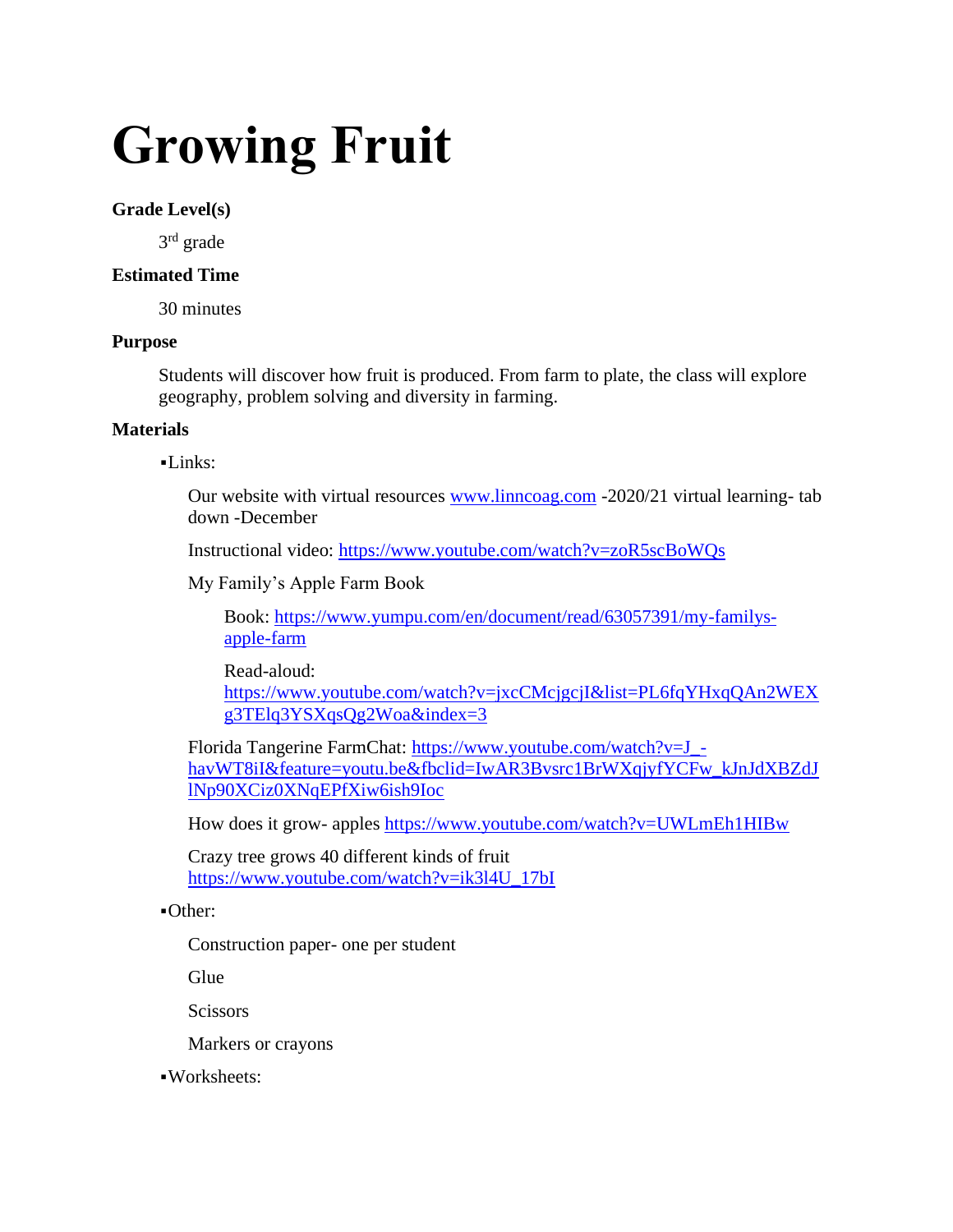Grafting review/craft

Grafting station cards

### **Vocabulary**

**grafting:** a plant that has a twig or bud from another plant attached to it so they are joined and grow together

**heredity:** the passing on of characteristics from parents to offspring

**plant breeding:** the purposeful manipulation of plant species in order to produce desired characteristics

**trait:** a quality or characteristic that makes one person, animal, or thing different from another

#### **Interest Approach – Engagement**

Watch the video: crazy tree grows 40 different kinds of fruit [https://www.youtube.com/watch?v=ik3l4U\\_17bI](https://www.youtube.com/watch?v=ik3l4U_17bI) Ask the students to brainstorm what they learned is possible from the video.

#### **Background - Agricultural Connections**

Just one fruit example: Apples have been selectively bred for thousands of years to produce the varieties that we know today. Honeycrisp, Gala, Red Delicious, Granny Smith, and the many other apples in the grocery store all come from the same species of tree, but they have distinctly different characteristics. Some are sweet and others are tart. Some are good for baking, while others are best eaten fresh. Some store well for a long time, but others need to be used soon after ripening. Knowledge of how traits are inherited in apples has allowed breeders to develop the many different varieties found in orchards and grocery stores around the world.

Apples can reproduce by seed, but farmers almost never grow apple trees from seed. In order for apple fruit and seeds to form, the flowers of the tree must first be pollinated. Some fruit trees can self-pollinate, but apple trees must be cross-pollinated with pollen from a different variety of apple tree. This means that each apple seed is genetically unique, and there is no guarantee that the tree it grows into will produce fruit anything like that of its parents. If a farmer started an apple orchard by growing trees from seed, each tree would produce apples with different flavors, colors, and ripening times, making it difficult to manage and market the crop. So, most apple orchards begin by **grafting** a desirable apple variety onto a strong rootstock. A section of a stem with leaf buds is inserted into the trunk of another. The two will fuse together and the stem section will grow and produce apples just like the tree it was taken from.

#### **Procedures**